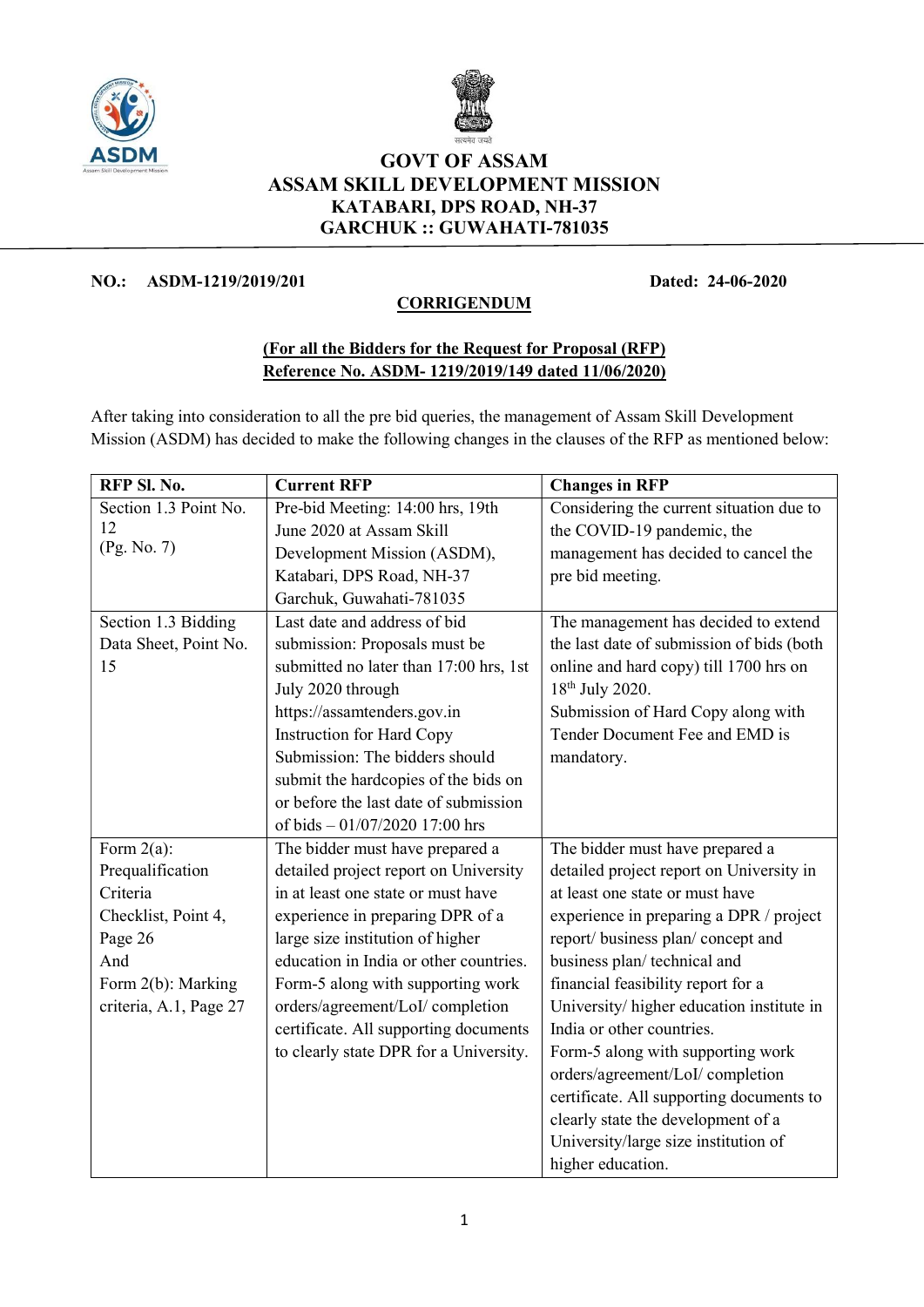| RFP Sl. No.                                  | <b>Current RFP</b>                                                                                                                                                                                                                                                                                                                                                                                                                                                                                                                               | <b>Changes in RFP</b>                                                                                                                                                                                                                                                                                                                                                                                                                                                                                                                                                                                                                                                                                                                                               |
|----------------------------------------------|--------------------------------------------------------------------------------------------------------------------------------------------------------------------------------------------------------------------------------------------------------------------------------------------------------------------------------------------------------------------------------------------------------------------------------------------------------------------------------------------------------------------------------------------------|---------------------------------------------------------------------------------------------------------------------------------------------------------------------------------------------------------------------------------------------------------------------------------------------------------------------------------------------------------------------------------------------------------------------------------------------------------------------------------------------------------------------------------------------------------------------------------------------------------------------------------------------------------------------------------------------------------------------------------------------------------------------|
| Form 2(b): Marking<br>criteria, A.1, Page 27 | Experience of completing a detailed<br>project report for development of a<br>University in at least one state in<br>India or any international university<br>$> 6$ states or 2 international: 15<br>Marks,<br>$>$ 4 states or 1 international; $\leq$ 6<br>states or 1 international: 10 Marks<br>$> = 1$ state; $< = 4$ states: 5 Marks<br>Else 0                                                                                                                                                                                              | Experience of completing a detailed<br>project report/ project report and<br>business plan/ feasibility study for<br>development of at least one University/<br>Higher Education Institute in India or<br>abroad.<br>$> 6$ national projects or 2 international<br>projects: 15 Marks,<br>> 4 national projects or 1 international<br>project; $\leq 6$ national projects or 1<br>international project: 10 Marks<br>$\ge$ 1 national project; $\le$ 4 national<br>projects: 5 Marks<br>Else 0'                                                                                                                                                                                                                                                                     |
| Form 2(b): Marking<br>criteria, A.2, Page 27 | Experience of having<br>worked/working on at-least 2 Skill<br>Development Project (SDP) during<br>the last 5 years, each of with Central<br>Govt and State Govt./NSDC/ State<br>Skill Development Mission/<br>Multilateral Funding Agency/Doner<br>Agencies, in India or must have<br>experience in working in<br>international projects related to<br>TVET education or higher education.<br>No. of SDP having minimum project<br>value $\geq$ INR 5 Cr (SDP)<br>$SDP > 05: 20$ marks<br>$02 < SDP \le 05$ : 10 marks<br>2 SDP: 5 marks, else 0 | Experience of having worked/working<br>on at-least 2 Skill Development or<br><b>Technical Vocational Education</b><br>Training (TVET) related projects during<br>the last 5 years, each of with Central<br>Govt and State Govt./NSDC/ State Skill<br>Development Mission/ Multilateral<br>Funding Agency/Doner Agencies, in<br>India or must have experience in<br>working in international projects related<br>to TVET education or higher education.<br>No. of SDP having minimum project<br>value $>=$ INR 5 Cr<br>No of Projects >05: 20 marks<br>$02 <$ No of Projects $\leq 05$ : 10 marks<br>2 No of Projects: 5 marks, else 0<br>Note: Management will consider the<br>projects as submitted by the agencies as<br>skill development related projects after |
| Form 2(b): Marking                           | Project Manager:                                                                                                                                                                                                                                                                                                                                                                                                                                                                                                                                 | verification of the same<br>Project Manager:                                                                                                                                                                                                                                                                                                                                                                                                                                                                                                                                                                                                                                                                                                                        |
| criteria, B.1, Page 28                       | Project Manager with Post Graduate<br>degree in MSW / MA in Sociology /<br>Anthropology with MBA or Post<br>Graduate Diploma in Social<br>Sciences/<br>Economics/Management or MBA in<br>Finance/HRM/Business<br>Management/Rural<br>Management/Operations having<br>overall 20 years of senior<br>management experience in operating<br>a large scale TVET / Skill Training                                                                                                                                                                     | Project Manager with Post Graduate<br>degree in MSW / MA in Sociology /<br>Anthropology / MBA or Post Graduate<br>Diploma in Social Sciences /<br>Economics/Management or MBA in<br>Finance/HRM/Business<br>Management/Rural<br>Management/Operations having overall<br>20 years of senior management<br>experience in operating a large scale<br>TVET / Skill                                                                                                                                                                                                                                                                                                                                                                                                      |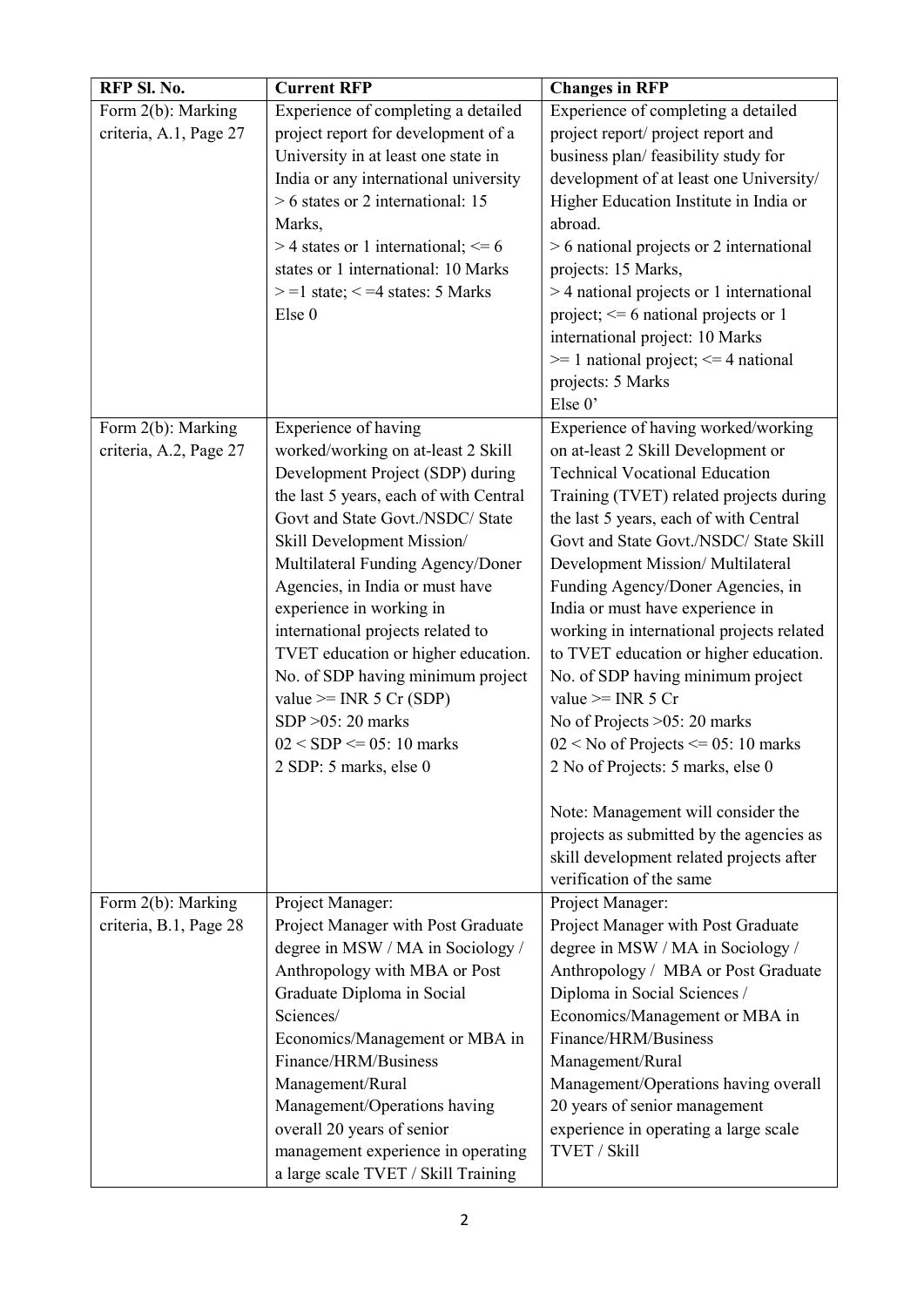| RFP Sl. No.              | <b>Current RFP</b>                      | <b>Changes in RFP</b>                     |
|--------------------------|-----------------------------------------|-------------------------------------------|
|                          | institute or university or similar      | Training institute or university or       |
|                          | assignments with experience in          | similar assignments with experience in    |
|                          | preparing DPR's of a Skill              | preparing DPR's of a Skill University     |
|                          | University                              | 1. 20 years of total experience and >5    |
|                          | 1. 20 years of total experience and >5  | years of experience of working            |
|                          | years of experience of working          | on DPR preparation of Skill University:   |
|                          | on DPR preparation of Skill             | 15 Marks                                  |
|                          | University: 15 Marks                    | 2.15 years of total experience and 3      |
|                          | 2.15 years of total experience and 3    | years of experience of working            |
|                          | years of experience of working          | on DPR preparation of Skill University:   |
|                          | on DPR preparation of Skill             | 10 Marks                                  |
|                          | University: 10 Marks                    | Reference Check. NIRF top 50              |
|                          | Reference Check. NIRF top 30            | institutes-Resources would necessarily    |
|                          | institutes-Resources would              | need to be from the top 50 NIRF ranked    |
|                          | necessarily need to be from the top     | institutes                                |
|                          | 30 NIRF ranked institutes               |                                           |
| Form 2(b): Marking       | Consultants -2 nos                      | Consultants -2 nos                        |
| criteria, B.1, Page 28   | <b>Consultants having Post Graduate</b> | <b>Consultants having Post Graduate</b>   |
|                          | degree in MSW / MA in Sociology /       | degree in MSW / MA in Sociology /         |
|                          | Anthropology with MBA or Post           | Anthropology / MBA or Post Graduate       |
|                          | Graduate Diploma in Social              | Diploma in Social Sciences/               |
|                          | Sciences/                               | Economics/Management or MBA in            |
|                          | Economics/Management or MBA in          | Finance/HRM/Business                      |
|                          | Finance/HRM/Business                    | Management/Rural                          |
|                          | Management/Rural                        | Management/Operations and at least 8      |
|                          | Management/Operations and at least      | years of work experience in higher        |
|                          | 8 years of work experience in R&D       | education/vocational education and        |
|                          | and Industry-institute collaboration,   | training with exposure in R&D and         |
|                          | experience in                           | Industry-institute collaboration,         |
|                          | developing digital content and          | experience in developing digital content  |
|                          | experience in developing curriculum     | and experience in developing              |
|                          | materials (curriculum standards,        | curriculum materials (curriculum          |
|                          | standard training equipment list,       | standards, standard training equipment    |
|                          | training facility norms, course         | list, training facility norms, course     |
|                          | structure, course syllabus, lesson      | structure, course syllabus, lesson plan,  |
|                          | plan, learning materials, practical job | learning materials, practical job sheets, |
|                          | sheets, assessment scheme, and          | assessment scheme, and examination        |
|                          | examination databank)                   | databank)                                 |
| Form 8: Self-            | I / We hereby declare, as on date of    | I / We hereby declare, as on date of      |
| Certificate for number   | submission of the proposal, have        | submission of the proposal, have          |
| and details of qualified | following number of qualified           | following number of qualified             |
| Manpower/Employees,      | personnel/consultants for               | personnel/ consultants for preparation of |
| Page 33                  | preparation of Detailed Project         | Detailed Project Report (DPR) for         |
|                          | Report (DPR) for establishing a state   | establishing a state of art Skills        |
|                          | of art Skills University in Assam.      | University in Assam.                      |
|                          | A. Staff engaged in Research            | A. Staff engaged in Research Activities   |
|                          | Activities                              |                                           |
|                          |                                         |                                           |